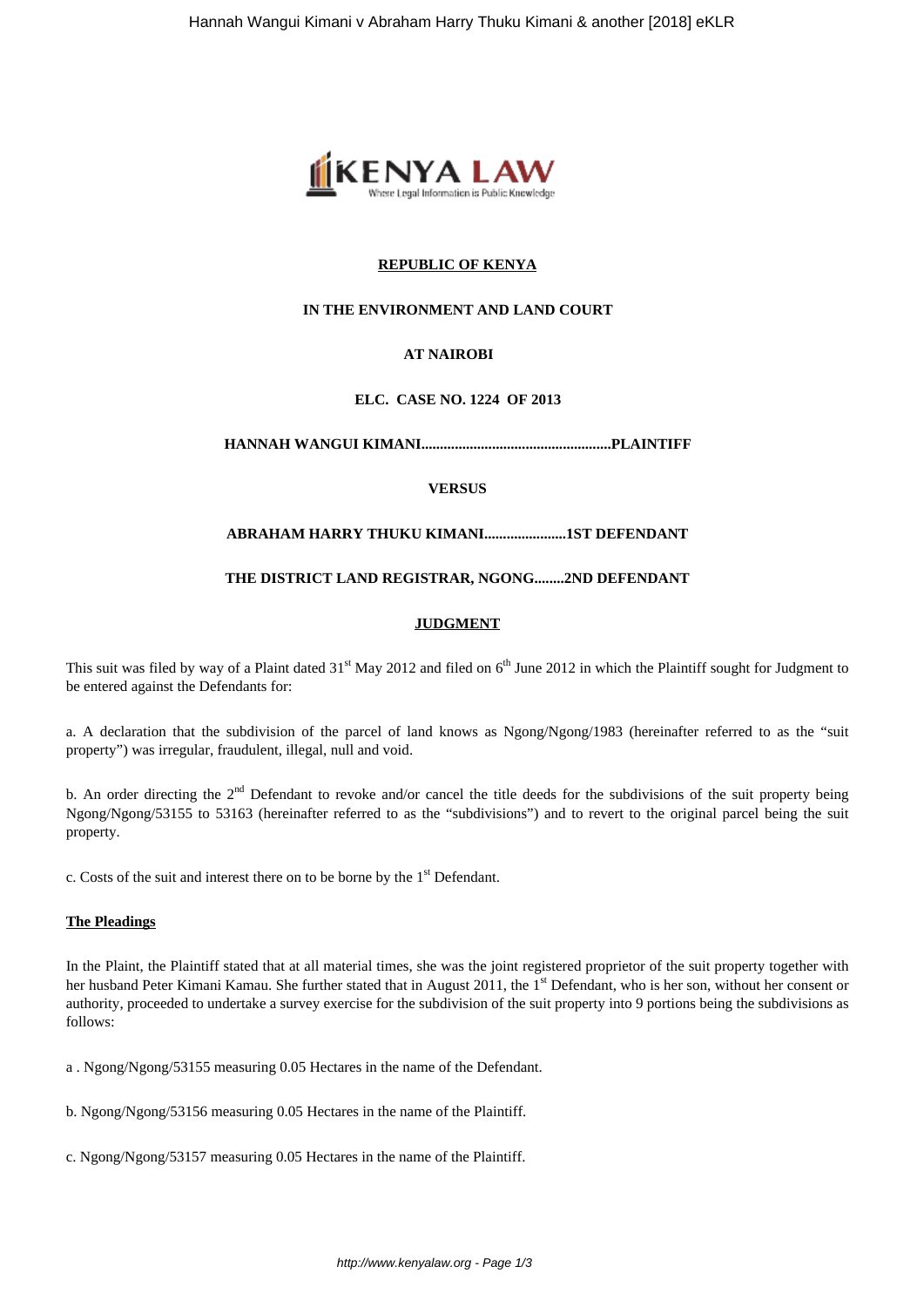d. Ngong/Ngong/53158 measuring 0.05 Hectares in the name of the Peter Kimani Kamau.

- e. Ngong/Ngong/53159 measuring 0.10 Hectares in the name of the Gladys Nyamberi Nyabwari.
- f. Ngong/Ngong/53160 measuring 0.10 Hectares in the name of the Plaintiff.
- g. Ngong/Ngong/53161 measuring 0.40 Hectares in the name of the Joseph Nganga Kimani.
- h. Ngong/Ngong/53162 measuring 0.85 Hectares in the name of the Agnes Mukuhi Kagotho.
- i. Ngong/Ngong/53163 measuring 0.85 Hectares in the name of the Defendant.

She stated further that the subdivision and registration exercise was carried out by the Defendants illegally, irregularly and without her consent or authority as the joint registered owner and consequently the emergent Title Deeds for the subdivisions are null and void and have no legal effect.

The  $1<sup>st</sup>$  Defendant filed his Statement of Defence dated  $16<sup>th</sup>$  July 2012 and filed on  $23<sup>rd</sup>$  July 2012 in which he admitted that the suit property was indeed jointly owned by the Plaintiff, who is his mother, and Peter Kimani Kamau, who is his father. He further stated that in the year 2009, the Plaintiff and his father agreed to have the suit property subdivided into 9 portions. He further stated that the Plaintiff and Peter Kimani Kamau applied to the Land Control Board at Kajiado for the subdivision on 4<sup>th</sup> May 2009. He further stated that on 5<sup>th</sup> May 2009, the Plaintiff and Peter Kimani Kamau attended the Land Control Board and obtained consent for the subdivision of the suit property into the subdivisions. He further stated that on 24<sup>th</sup> February 2010, Peter Kimani Kamau instructed a surveyor to divide the suit property into the subdivisions as per the Land Control Board Consent dated  $5<sup>th</sup>$  May 2009. He further stated that this was done. He further added that thereafter, on 16<sup>th</sup> March 2011, the suit property was divided into the subdivisions and the Plaintiff and Peter Kimani Kamau signed the Mutations Forms therefor. He further added that after the subdivision of the suit property, the Plaintiff and Peter Kimani Kamau agreed to give portions of the suit property to their children. He further stated that the Plaintiff and Peter Kimani Kamau visited the Land Control Board at Kajiado on 1<sup>st</sup> August 2011 to seek for consents for the transfers which they obtained and that they proceeded to transfer the subdivisions to their children or beneficiaries as had been agreed upon. He further stated that after the said transfers, the Land Registrar issued the Title Deeds as per the transfer instructions of the Plaintiff and Peter Kimani Kamau. He further added that the Plaintiff obtained all the consents to subdivide the suit property into the subdivisions and proceeded to transfer the subdivisions willingly and with no coercion. To that effect, he stated that this suit is bad in law, untenable and an abuse of the court process.

## **The Evidence**

The hearing of this suit proceeded on 18<sup>th</sup> January 2017 when the Plaintiff testified. The Defendants, though served, did not appear at the hearing and the trial of the suit proceeded in their absence. The Plaintiff told the court that she and her husband were the registered proprietors of the suit property until the 1<sup>st</sup> Defendant, their son, together with a surveyor subdivided the suit property into the subdivisions without her permission or authority. She further told the court that she did not sign the consent to transfer the subdivisions as has been done as at the time she is purported to have done so, she was out of the country. She told the court that she had filed this suit to request for the cancellation of the illegal title deeds to the subdivisions and to restore the original mother title being the suit property.

#### **Analysis and Determination**

The main issue for determination in this suit is whether or not the subdivision of the suit property into the subdivisions is illegal, irregular and null and void for lack of permission, consent and authorization by the Plaintiff, who it is common ground, was together with her husband Peter Kimani Kamau, the registered proprietors of the suit property. The Plaintiff has sought to convince the court that she did not grant her permission, consent or authority to the 1<sup>st</sup> Defendant to have the suit property subdivided into the subdivisions and transferred as had been done. On his part, the 1<sup>st</sup> Defendant in his Statement of Defence stated that in fact, it was the Plaintiff and her husband Peter Kimani Kamau, the joint registered proprietors of the suit property who took all the necessary steps not only to have the suit property subdivided into the subdivisions but also to transfer the various subdivisions to their children as has been done. The 1<sup>st</sup> Defendant further stated that the two joint registered proprietors undertook this exercise without any